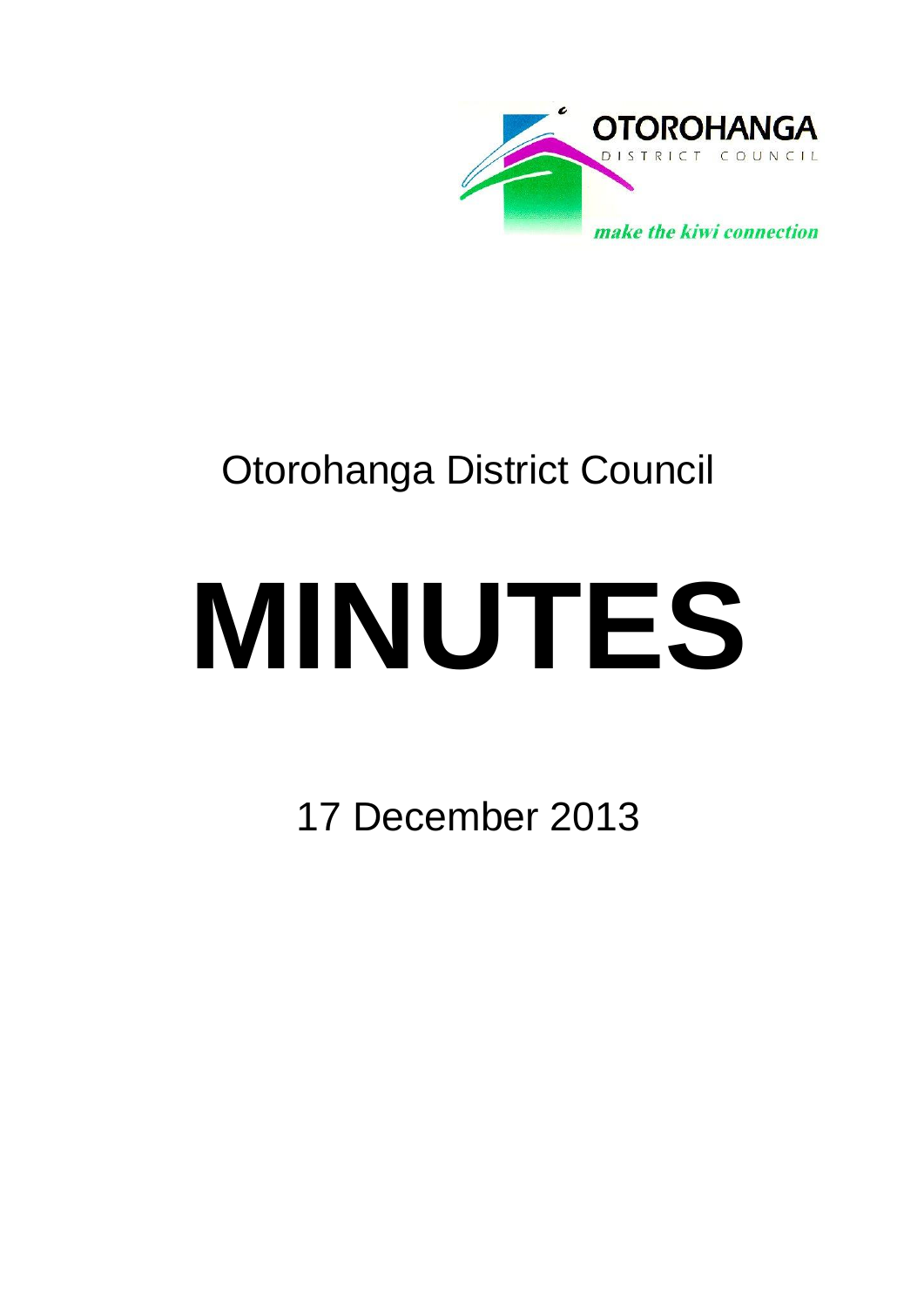#### **OTOROHANGA DISTRICT COUNCIL**

17 December 2013

Minutes of an ordinary meeting of the Otorohanga District Council held in the Council Chambers, Maniapoto St, Otorohanga, on Tuesday 17 December 2013, commencing at 12.32pm.

### **MINUTES**

Minutes are unconfirmed and subject to amendment at the next meeting of Council.

#### **ORDER OF BUSINESS:**

| <b>ITEM</b>                                       | <b>PRECIS</b>                                                                              | <b>PAGE</b> |  |
|---------------------------------------------------|--------------------------------------------------------------------------------------------|-------------|--|
| <b>PRESENT</b>                                    |                                                                                            |             |  |
| IN ATTENDANCE                                     |                                                                                            |             |  |
| <b>OPENING PRAYER</b>                             |                                                                                            |             |  |
| <b>ITEMS TO BE CONSIDERED IN GENERAL BUSINESS</b> |                                                                                            |             |  |
| <b>CONFIRMATION OF MINUTES - 19 NOVEMBER 2013</b> |                                                                                            |             |  |
| <b>REPORTS</b>                                    |                                                                                            |             |  |
| Item 24                                           | APPOINTMENT OF DISTRICT LICENSING COMMITTEE CHAIRPERSON,<br>DEPUTY CHAIRPERSON AND MEMBERS |             |  |
| Item 25                                           | <b>MAKING OF WATER SERVICES BYLAW 2013</b>                                                 |             |  |
| Item 26                                           | ROAD LEGALISATION PART RANGIATEA ROAD SO 465328                                            |             |  |
| Item 27                                           | ODC MATTERS REFERRED FROM 19 NOVEMBER 2013                                                 | 3           |  |
| <b>GENERAL</b>                                    |                                                                                            | 4           |  |
| <b>MEETING CLOSURE</b>                            |                                                                                            |             |  |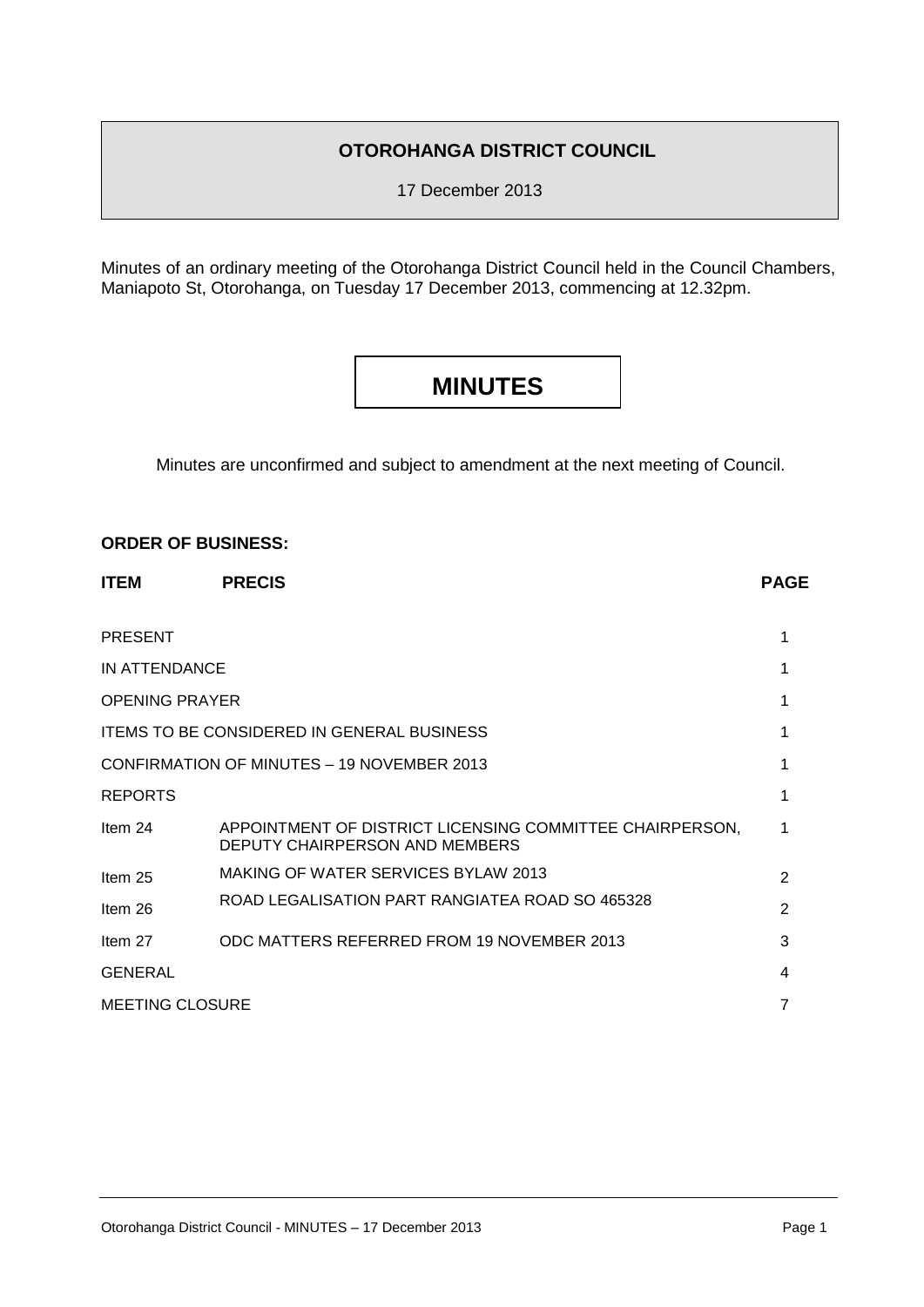#### **PRESENT**

Mr MM Baxter (Mayor), Crs, RA Klos, RM Johnson, KC Phillips, DM Pilkington (Deputy Mayor), RJ Prescott, PD Tindle and AJ Williams.

#### **IN ATTENDANCE**

Messrs DC Clibbery (Chief Executive & Engineering Manager), GD Bunn (Finance & Administration Manager), AR Loe (Environmental Services Manager), CA Tutty (Governance Supervisor) and Miss D Levy (Customer Services Officer).

#### **OPENING PRAYER**

Cr Tindle read the Opening Prayer

His Worship declared the meeting open and welcomed those present.

#### **CONFIRMATION OF MINUTES – 19 NOVEMBER 2013**

**Resolved** that the minutes of the meeting of the Otorohanga District Council held on 19 November 2013, as previously circulated, be approved as a true and correct record of that meeting.

#### **Cr Tindle / Cr Johnson**

#### **REPORTS**

#### **Item 24 APPOINTMENT OF DISTRICT LICENSING COMMITTEE CHAIRPERSON, DEPUTY CHAIRPERSON AND MEMBERS**

#### **Discussion**

The Environmental Services Manager presented a report informing Members that Council is required to appoint a District Licensing Committee (Chairperson, Deputy Chairperson and Members) pursuant to section 186 of the Sale and Supply of Liquor Act 2012 and to allow that committee to begin hearing and determining licence and certificate applications when the Act comes into force on 18 December 2013.

The Environmental Services Manager reported on the four persons recommended to be approved as members of the Otorohanga District Licensing Committee. Cr Johnson advised that the Committee would be relying on the expertise of these persons as the recommended Chair is a former elected Member and likewise he is an elected member.

#### **Resolved**

**That** 

- a. The report by the Environmental Services Manager be received;
- b. That the following persons be approved as members of the Otorohanga District Licensing Committee members list for a period of three years pursuant to section 192 of the Sale and Supply of Alcohol Act 2013
	- i. Ross Murphy
	- ii. Brett McEwan
	- iii. Patsi Davis
	- iv. Michael Cameron
- c. That Councillor Johnson be appointed as the Deputy Chairperson of the Otorohanga District Licensing Committee for a period of three years pursuant to section 189(3) of the Sale and Supply of Alcohol Act 2013;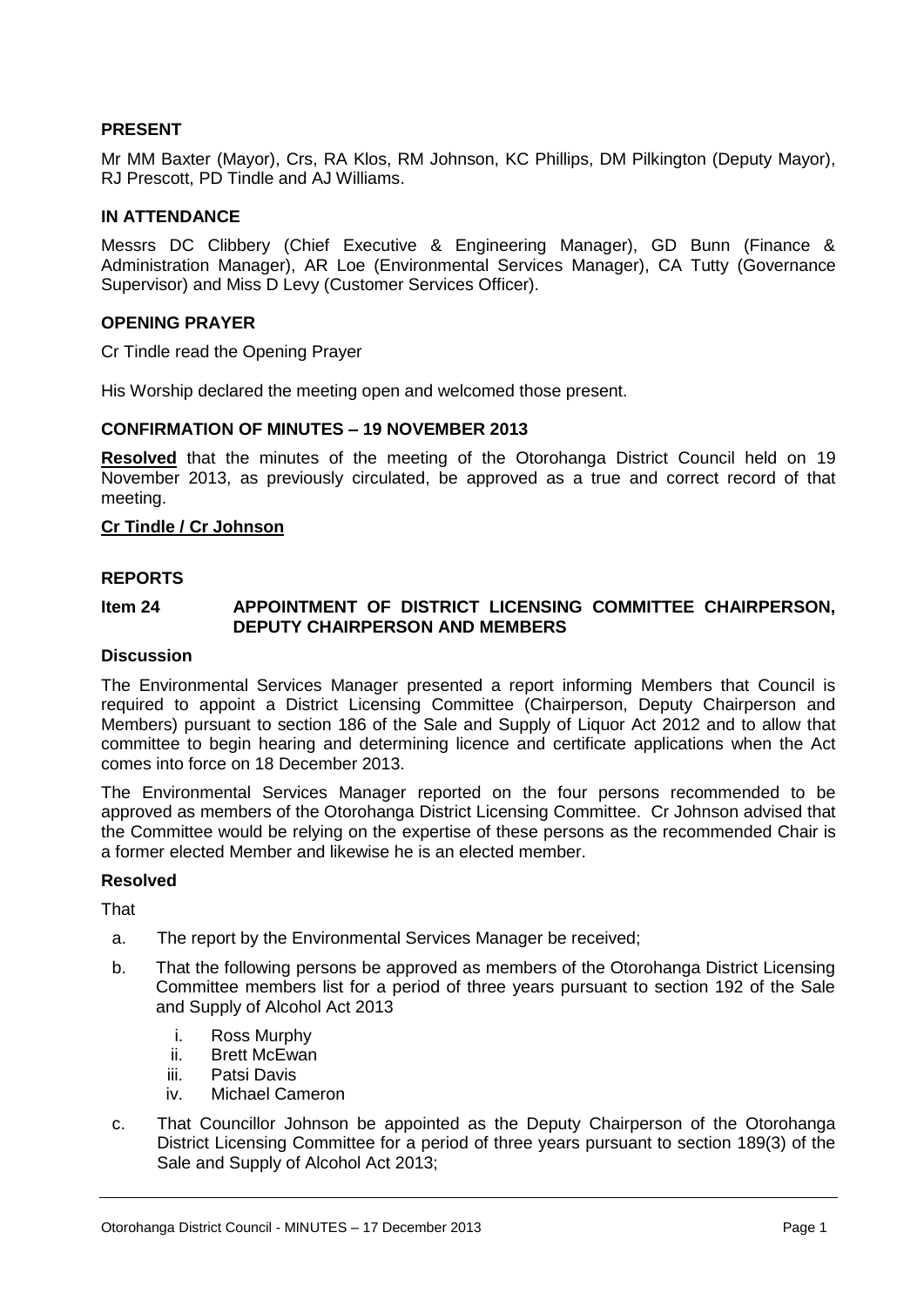- d. That Council recommend to the Chief Executive that Diane Sharpe be appointed as Commissioner to Chair the Otorohanga District Licensing Committee for a period of three years pursuant to section 193 of the Sale and Supply of Alcohol Act 2012;
- e. That authority be delegated to the Otorohanga District Licensing Committee Chairperson and Secretary to select members from this list for the Otorohanga District Licensing Committee as and when required.

#### **Cr Phillips / Cr Prescott**

#### **Item 25 MAKING OF WATER SERVICES BYLAW 2013**

#### **Discussion**

The Engineering Manager presented a report informing Members that a proposal to make a new Bylaw in response to a need to review Councils Water Services Bylaw 2007 was notified for public submission on 29 October 2013 with the period of submissions closing on 4 December 2013. He confirmed that no submissions have been received.

Cr Phillips expressed the opinion that, as the review date has been missed, it has therefore been necessary for Council to introduce a new Bylaw. The Chief Executive replied that this Bylaw is the last one which is required to be subject to a first review. Cr Pilkington advised that 10 years is the maximum period however, a Bylaw can be reviewed at any time if it felt needed. The Chief Executive advised that in future, the review date will be placed on the front page of the Bylaw.

#### **Resolved**

**That** 

- 1. The Otorohanga District Water Services Bylaw 2013 is made in accordance with the Statement of Proposal, and shall come into immediate effect.
- 2. That upon making the new Bylaw, the Otorohanga District Water Services Bylaw 2007 is revoked.

#### **Cr Pilkington / Cr Prescott**

#### **Item 26 ROAD LEGALISATION PART RANGIATEA ROAD SO 465328**

#### **Discussion**

The Engineering Manager summarised a report informing Members that Council has documents requiring consent to legalising part of Rangiatea Road, being a length of 600 metres in the vicinity of McRae Road and Lurman Road. He said this has been part of the recent improvements to Rangiatea Road, property owners involved are –

- MF and JM Sanson

- JP and MEJ Voogt

#### **Resolved**

**That** 

- 1. The Otorohanga District Council hereby consents to the Minister of Land Information declaring:
	- a. Pursuant to Sec 114 of the Public Works Act 1981 the land described in the **First Schedule** below being declared road and vested in the Otorohanga District Council.
	- b. Pursuant to Sec 116 and 117 of the Public Works Act 1981 the land described in the **Second Schedule** below being stopped and vested in the adjoining properties by way of amalgamation with the titles listed and being subject to existing mortgages recorded on the titles.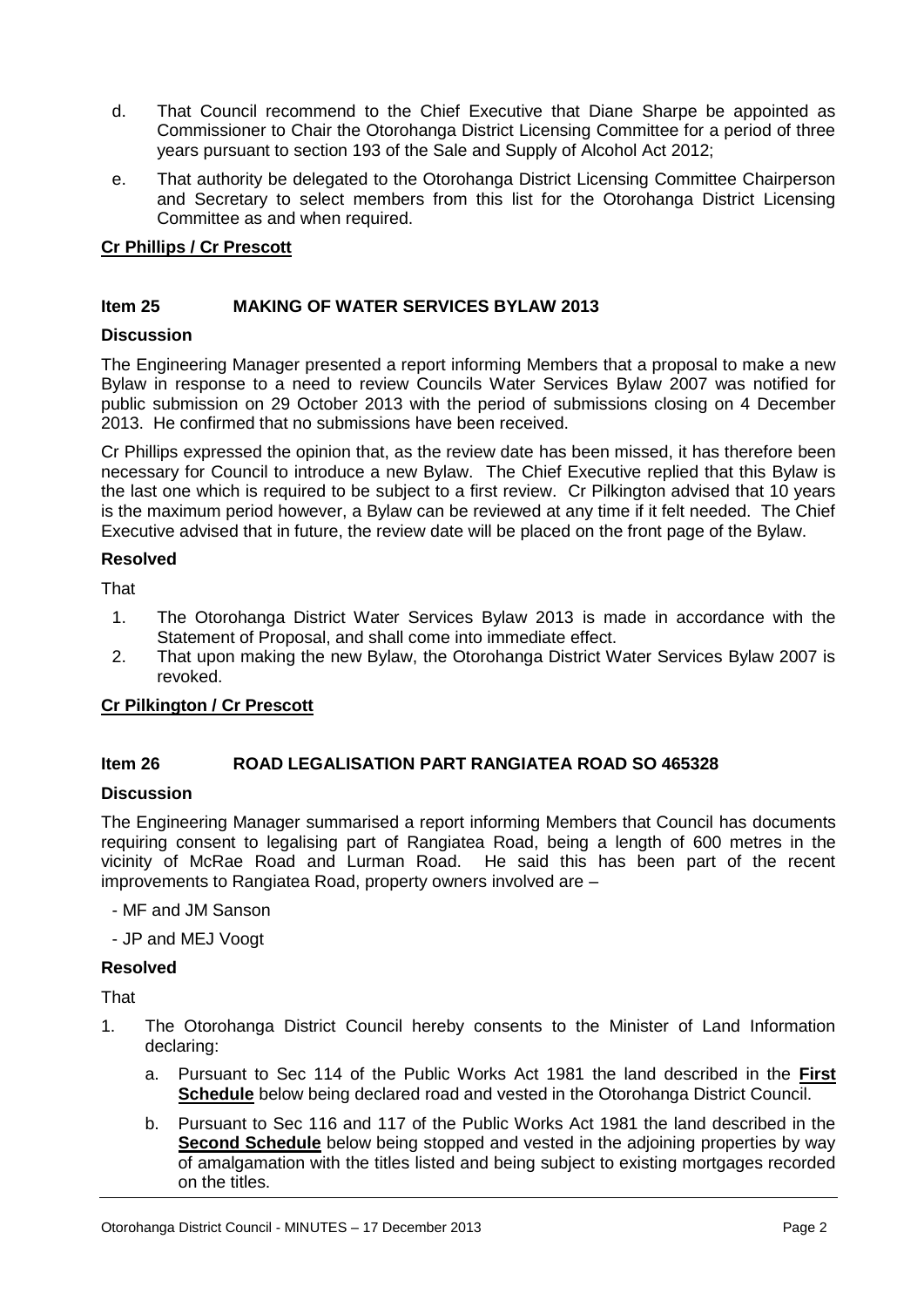#### *South Auckland Land District – Otorohanga District*

| <b>First Schedule</b> - Land to be Declared Road                                                  |                     |                      |                |  |
|---------------------------------------------------------------------------------------------------|---------------------|----------------------|----------------|--|
| Area                                                                                              | Description         | Title                | Owners         |  |
| 42 <sup>m²</sup>                                                                                  | Section 3 SO 465328 | <b>CFR SA50B/595</b> | GP & MEJ Voogt |  |
| 1136m <sup>2</sup>                                                                                | Section 6 SO 465328 | <b>CFR SA50B/595</b> | GP & MEJ Voogt |  |
| 983m <sup>2</sup>                                                                                 | Section 5 SO 465328 | CFR 216771           | MF & JM Sanson |  |
| 211 <sup>m²</sup>                                                                                 | Section 9 SO 465328 | CFR 216771           | MF & JM Sanson |  |
| <b>Second Schedule</b> – Road to be Stopped and Vested by Amalgamation in Adjoining<br>Properties |                     |                      |                |  |
| $630m^2$                                                                                          | Section 1 SO 465328 | <b>CFR SA40B/595</b> | GP & MEJ Voogt |  |
| 680m <sup>2</sup>                                                                                 | Section 4 SO 465328 | <b>CFR SA40B/595</b> | GP & MEJ Voogt |  |
| $284m^2$                                                                                          | Section 8 SO 465328 | <b>CFR SA40B/595</b> | GP & MEJ Voogt |  |
| 3890m <sup>2</sup>                                                                                | Section 2 SO 465328 | CFR 216771           | MF & JM Sanson |  |
| 1416m <sup>2</sup>                                                                                | Section 7 SO 465328 | CFR 216771           | MF & JM Sanson |  |

2. The Mayor and Chief Executive of Otorohanga District Council be authorised to sign and seal any documentation necessary to legalise plan SO 465328.

#### **Cr Phillips / Cr Johnson**

#### **Item 27 ODC MATTERS REFERRED FROM 19 NOVEMBER 2013**

#### **Discussion**

The Governance Supervisor took Members through Matters Referred.

#### **OTOROHANGA COMMUNITY FACILITIES TOUR**

The Engineering Manager informed Members that an agreed format has been decided and it is being proposed that there be a one day tour of roading works to show Members the nature of works being carried out and a half day tour of other services/facilities in Otorohanga. The Engineering Manager further advised that it is the intention to also include a visit to the Tihiroa Rural Water Supply Treatment Plant.

Members were informed that they will be advised of a suitable date following the workshop meeting today.

#### **OTOROHANGA MEMORIAL POOLS – COLD POOL**

The Engineering Manager advised that the cold pool opened this Monday 16 December 2013 as required under the contract.

#### **LYCH GATE, KAWHIA**

The Governance Supervisor read part of a letter forwarded to Ms Virginia Shaw dated 20 February 2013 advising that the Board was unable to make available funding towards the project at the present time, but agreed to give consideration to providing some retrospective funding in its forthcoming budget estimates process for Council's 2013/14 financial year. Cr Pilkington advised that no funding has been set aside in the budget however, the Chair of the Kawhia Community Board is intending to have a discussion with Ms Shaw.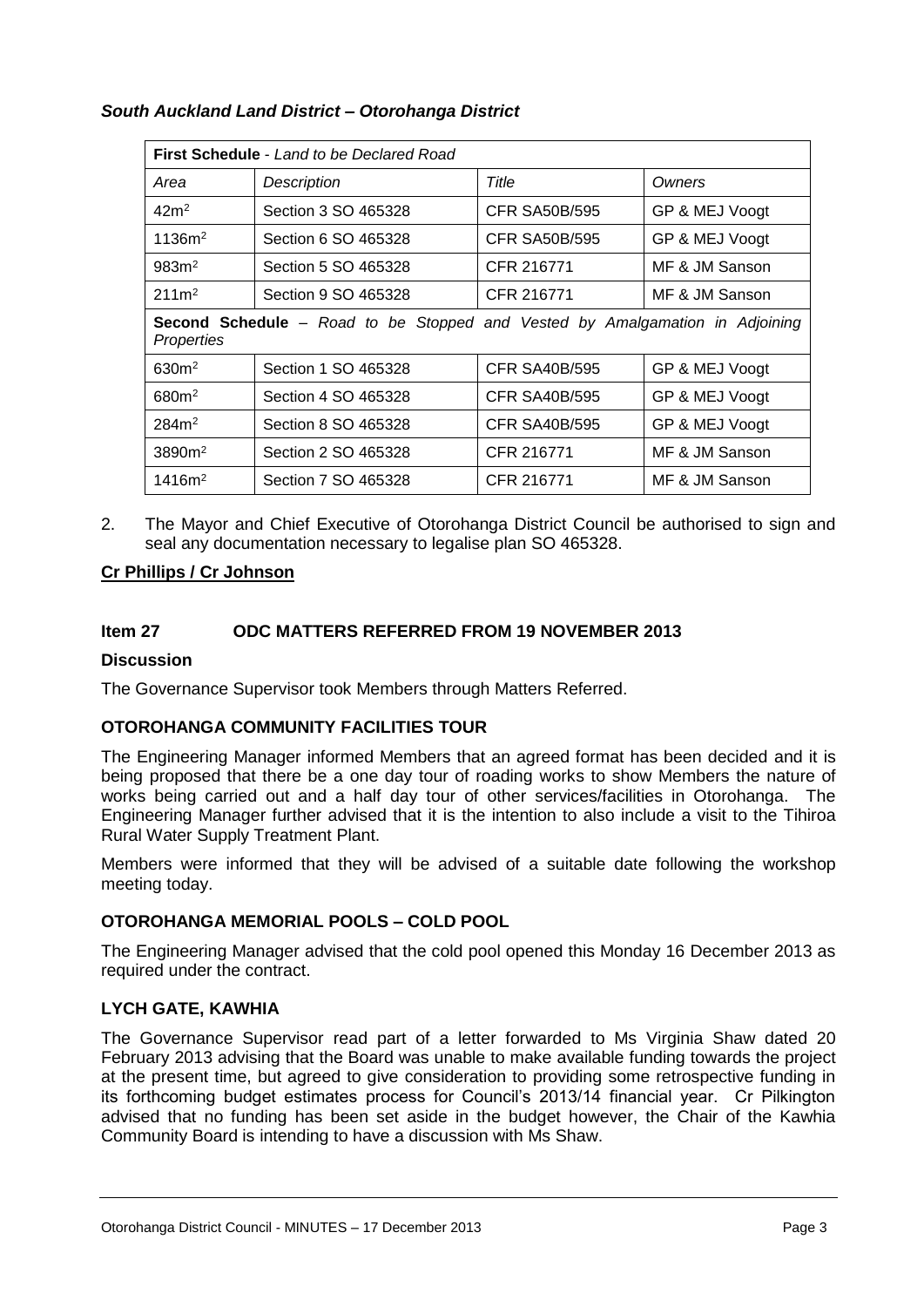#### **Resolved**

That the schedule of ODC Matters referred as presented, be received.

#### **Cr Johnson / Cr Prescott**

#### **GENERAL**

#### **ALCOHOL DISTRICT LICENSING COMMITTEE**

Cr Johnson reported that he had attended the Alcohol District Licensing Committee workshop held recently in Te Awamutu on Friday 6 December 2013.

#### **WAIPA WARD UPDATE**

Cr Johnson advised, on behalf of His Worship, he attended the Arohena School Prize Giving.

#### **WAIPA CATCHMENT LIAISON SUB-COMMITTEE**

Cr Johnson further reported that he was unable to be present at the Waipa Catchment Liaison Sub-Committee meeting being held today, which included a trip to the Headwaters.

#### **CELEBRATION OF 150 YEARS OF KIWI RAIL**

Cr Prescott reported on the celebration of 150 years of Kiwi Rail and associated event held in Otorohanga on Sunday 1 December 2013 and extended his thanks to Mr Bill Millar and Council's Roading staff for the information of the road closures required. He expressed disappointment that representatives of the Waitomo News did not attend the event.

#### **CHORUS**

Cr Prescott referred to the financial difficulties being experienced by Chorus and queried whether this would affect Council's installation of Broadband. The Chief Executive replied he is unsure however, he is reluctant to pay Chorus any monies up front. He advised that the installation will not happen by the end of this year and that Chorus have indicated it may be around February 2014 to complete the installation.

#### **TE KAWA WEST CROSS ROADS INTERSECTION**

Cr Prescott referred to the recent accidents which have occurred at the Te Kawa West cross roads intersection and queried whether there were no road markings on the pavement. His Worship replied that what was there was pretty worn out and as you come from the west there is a rise up onto the intersection. He also reported that the Give Way sign is placed close to the embankment and does not really stand out. Members were informed that Council is waiting for new signage however, most of the repainting has been carried out. It was felt that additional road markings are required, but the lack of attention by drivers has been the main cause of the recent accidents. The Engineering Manager advised that going back approximately 10 years, there has been no record of a serious accident occurring there. Cr Johnson queried why there is not a stop sign at the Tihiroa side of the intersection. His Worship said he has received feedback from various people and there has been a number of 'events' which have occurred at this intersection without Council being aware of. The Finance and Administration Manager reported that when driving down the hill from Otorohanga to the intersection the bank on your left obscures your vision.

Cr Williams also made comment on the Te Kawa West intersection.

#### **WAIPA RIVER STOPBANKS**

Cr Prescott referred to a recent walk over the Otorohanga Stop banks with representatives of the Waikato Regional Council and referred in particular to a stile located by the Otorohanga Primary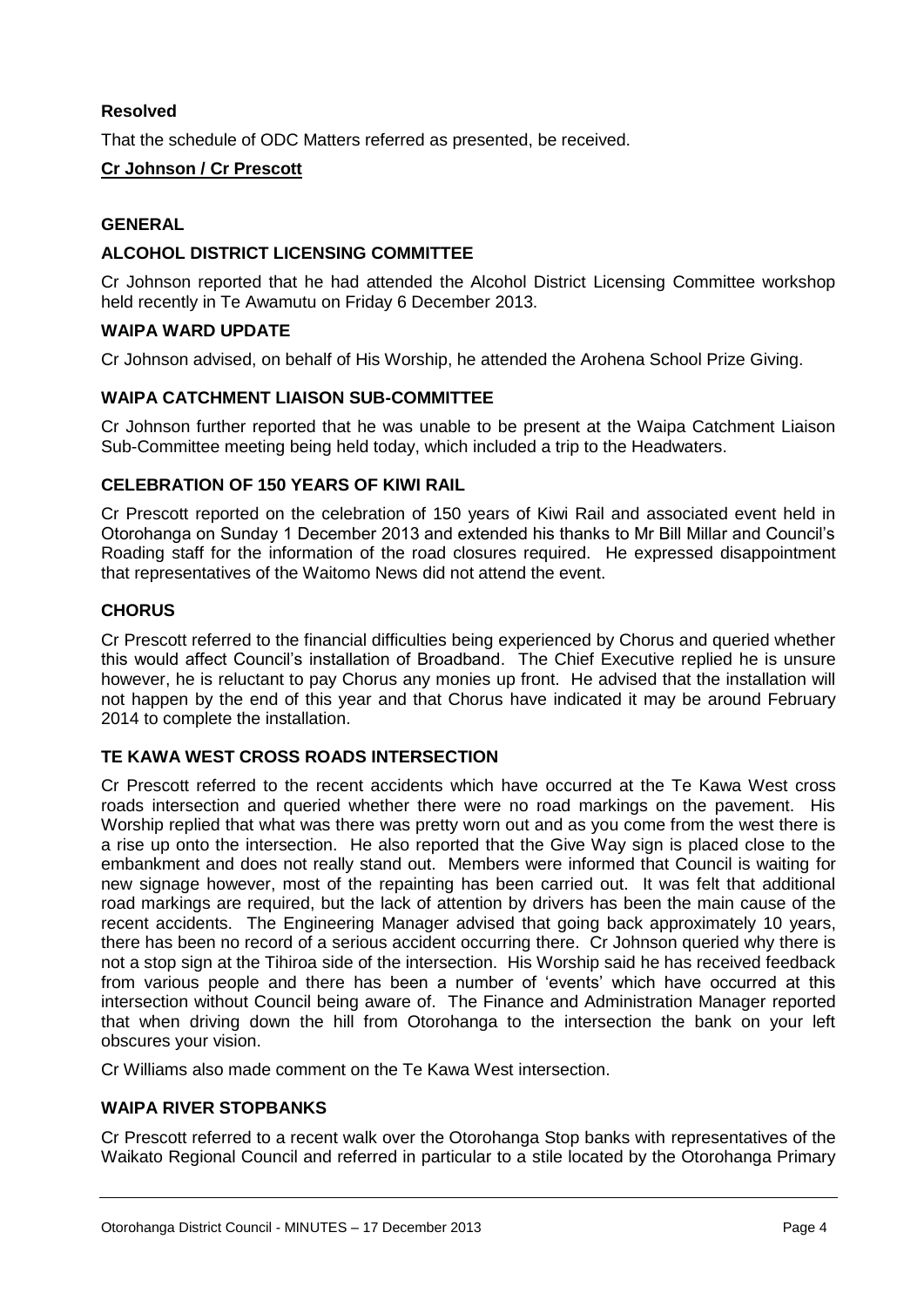School. He reported this is falling apart and needs to be replaced with a suitable gate. The Engineering Manager undertook to inform Council's Community Facilities Officer.

#### **RURAL SECTOR MEETING**

Cr Tindle reported on his attendance at a recent rural sector meeting in Wellington along with His Worship and Deputy Mayor. He said the meeting proved to be very interesting and there was a lot of learning to be absorbed. Cr Tindle referred in particular to a document in relation to the FAR Scheme. He expressed his thanks to Council for the opportunity to attend.

Cr Pilkington reported on her attendance at the recent meeting and said this was very worthwhile. She referred in particular to speakers on the following subjects – Rural Drinking Water Guidelines, Building Consent Accreditation, The Burial Act, Branding and Freedom Camping.

With regard to the Rural Drinking Water Guidelines Cr Pilkington reported that Council is responsible for the preparation of a Risk Management Strategy.

#### **DISTRICT ROADS**

Cr Phillips queried whether there is a difference in the standard of tar being applied to Council's roads. The Engineering Manager replied that properties of bitumen are influenced by the additions of kerosene and referred to recent work carried out on Ouruwhero Road. He said this was applied by last year's Contractors who have accepted that the work was not satisfactory.

#### **OMIMITI STREET, KAWHIA**

Cr Pilkington reported on recent sealing carried out on part of Omimiti Street and advised that this has melted to the extreme. She expressed concern with the forthcoming major events coming up in Kawhia. Cr Pilkington was advised that this matter has been referred to Council's Roading Staff for action.

#### **NGUTUNUI SCHOOL SIGNAGE**

Cr Pilkington reported she has received no feedback regarding the Ngutunui School signage and proposed parking area. The Engineering Manager advised that Council's Roading staff are aware of the situation. Cr Pilkington stressed the need for a 'School' sign to be erected.

#### **NZTA – FAR REVIEW**

Cr Pilkington referred to the Rural Sector Meeting held recently in particular, to the report on the FAR Review. She said this is an attempt to establish a better way to allocate funding however, the result will be less money in the 'Pot'. Cr Pilkington extended her thanks to Council for being able to attend the meeting.

#### **KAWHIA ACTIVITIES**

Cr Pilkington highlighted the following celebrations to be held in Kawhia –

- New Year's Eve Fireworks in Kawhia from the Kawhia Wharf
- New Year's Day Whale Boat Rowing Regatta

#### **NEW ELECTED MEMBERS TRAINING**

Cr Klos referred to a recent two day training session she attended and reported that this was not just for new Councilors. She found the training very useful still and that areas were highlighted for attendees to take note of. Cr Klos referred in particular to the presentation by the Chief Executive from Selwyn District Council which she found very interesting.

Cr Klos questioned how Council's Ratepayers can be lobbied.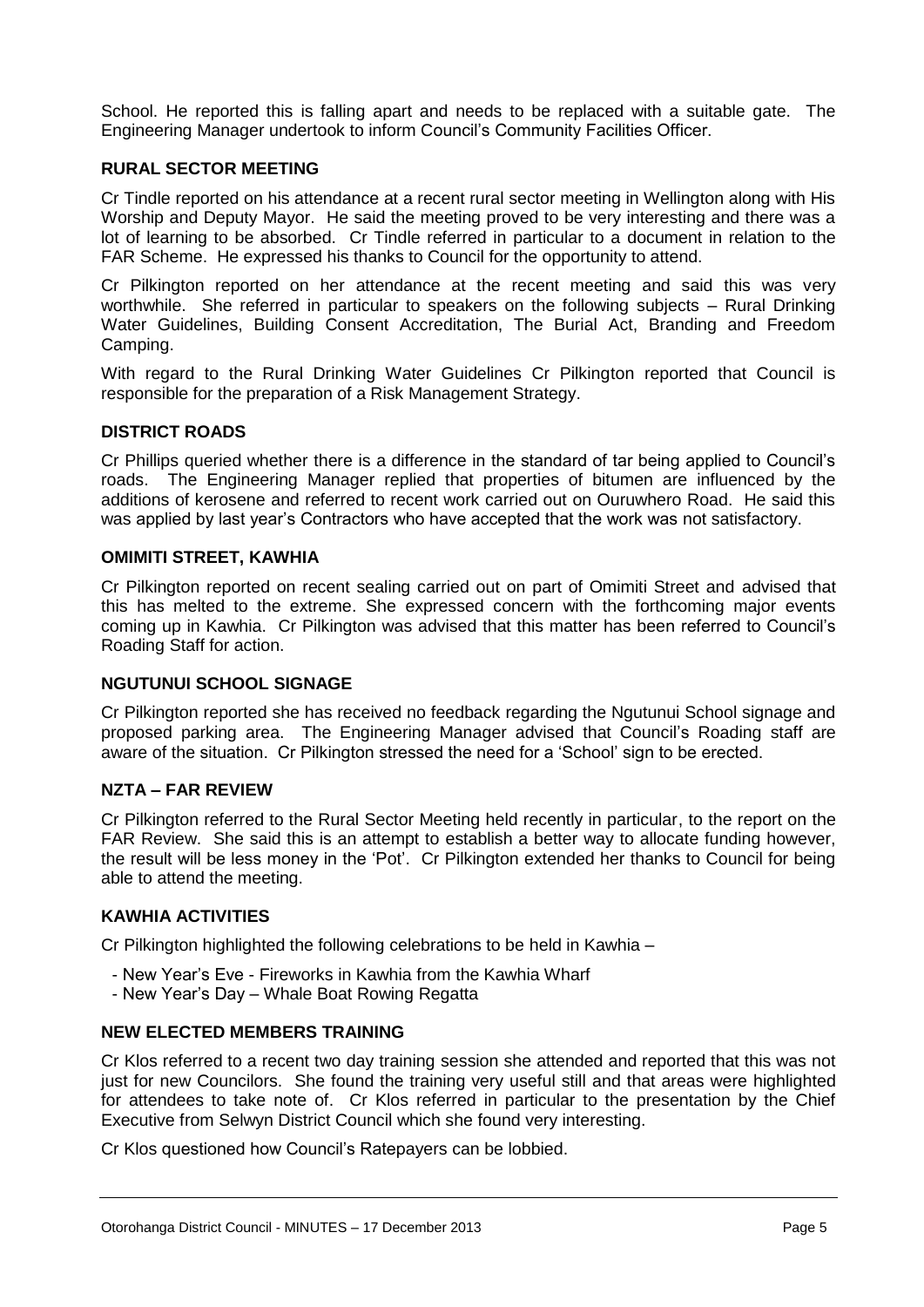His Worship advised that Council's relationship with its staff is working well and that it is okay to ask a staff member a work related question. The Chief Executive confirmed that this relationship is very unusual when compared to other Councils.

Cr Williams reiterated Cr Klos's comments regarding the recent New Elected Member's training and said it was desirable as new Members need to be made aware of various issues.

Cr Williams raised the matter of a 'My Street' program. The Chief Executive replied that this facility is within Council, under its website structure.

#### **WAIPAPA ROAD**

Cr Klos reported that Waipapa Road is a significant road and queried when Council would be undertaking the cutting of the grass on road reserve. The Engineering Manager replied that this is usually carried out twice a year however, it is dependent on the weather. He said should the grass be particularly long then attempts will be made to have the mowing brought forward.

#### **MATARIKI HOSPITAL – TE AWAMUTU**

Cr Klos informed Members it is proposed to close down the Maternity Ward at the Matariki Hospital and accordingly encouraged Council and individuals to forward a submission on the proposal. She said this closure will have an effect on the whole surrounding areas. Cr Klos requested Members to make people aware of the proposal.

#### **DISTRICT PLAN**

The Environmental Services Manager updated Members on the process of the proposed Otorohanga District Plan. He confirmed that a consent memo has been drafted with most of the affected parties' signatures on it. He expressed doubt that the matter will progress further by the end of this year.

The Environmental Services Manager then presented a video relating to the Landscape assessment.

#### **MANAGEMENT ACCOUNTS**

The Finance and Administration Manager distributed a re-run of the Management Accounts to 30 September 2013.

#### **OTOROHANGA DISTRICT DEVELOPMENT BOARD**

His Worship reported on his attendance at a recent Otorohanga District Development Board meeting and advised that Quotable Value representatives will be coming back into the area again as some major discrepancies have occurred in their valuations. Cr Pilkington reported that it will take at least six months to work through the submissions they have received.

#### **MINISTRY OF SOCIAL DEVELOPMENT**

Members were advised of a meeting with Mrs Gloria Campbell, Regional Commissioner, Ministry of Social Development, to be held tomorrow regarding the 2014/15 Youth Initiative funding will be considered. (This meeting has now had to be postponed to 15 January 2014).

#### **MAYOR'S THANKS**

His Worship thanked Members for their feedback on the Rural Provincial meeting and the New Elected Member's training. He also thanked Members and staff for all the support he has receiving his first two months as Mayor. He said he has attended a number of school prizegiving ceremonies.